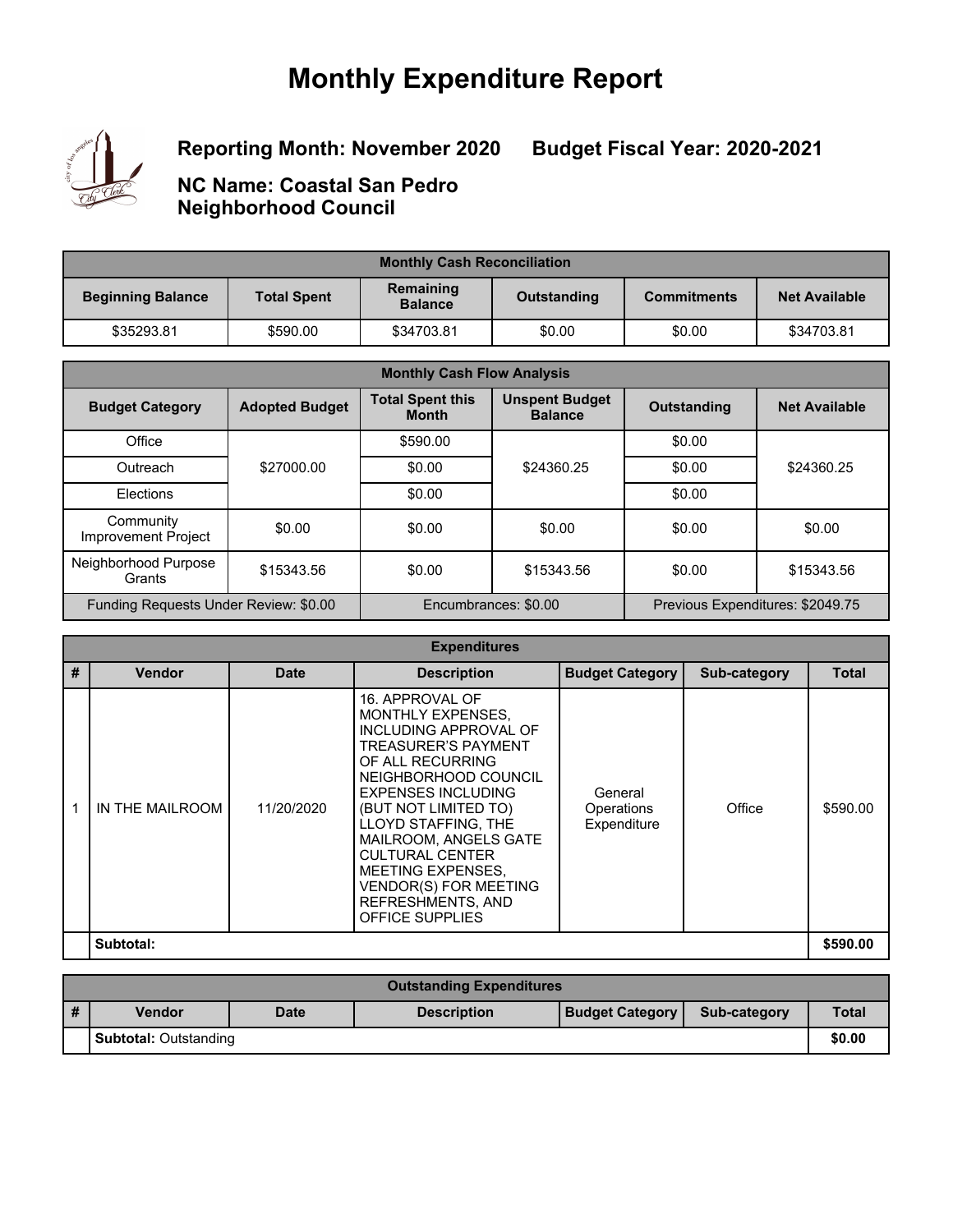

#### The Mailroom-Virtual Office Services

Attn: Kristina Smith 1840 S Gaffey St Suite 102 San Pedro, CA 90731 United States

Phone: 310-918-8650 ksmith-mailroom@mail.com City of Los Angeles BTRC# 0000109027-0001-9

### Bill To:

Coastal San Pedro Neighborhood Council

l.dominguez@yahoo.com

| <b>Description</b>                                                                                                                                                                                                                                                                                                                                                                               | Quantity       | <b>Price</b> | Amount       |
|--------------------------------------------------------------------------------------------------------------------------------------------------------------------------------------------------------------------------------------------------------------------------------------------------------------------------------------------------------------------------------------------------|----------------|--------------|--------------|
| SEPT & OCT 2020 Services<br>VIRTUAL OFFICE SERVICES: Includes printing and assembly of agenda packets for<br>monthly meeting, printing of committee reports, agendas & meeting support<br>documents requested by committee chairs; and physical posting of notices at<br>Mailroom. Finalizing and sending correspondence. Also includes telephone<br>answering service. Flat monthly rate \$125. | 2              | \$125.00     | \$250.00     |
| MONTHLY WEBSITE SERVICES SEPT & OCT 2020<br>Uploading and general maintenance of website files including announcement of<br>upcoming meetings and events, posting of agendas/minutes and other related files.<br>Flat monthly rate of \$50.                                                                                                                                                      | $\overline{2}$ | \$50.00      | \$100.00     |
| MONTHLY STORAGE FEES SEPT & OCT 2020<br>Storage fees for storing sound equipment, file cabinet w/files, current printer, old<br>outdated printer & sorter, paper goods, canopy, banners, etc.                                                                                                                                                                                                    | 2              | \$50.00      | \$100.00     |
| SOCIAL MEDIA/EMAIL BLAST MONTHLY FEE<br>SEPT & OCT2020: Emails sent through Constant Contact to stakeholder list<br>announcing upcoming committee meetings and monthly meetings. Also includes<br>posting of meetings on CSPNC Facebook page.                                                                                                                                                    | $\overline{2}$ | \$25.00      | \$50.00      |
| Constant Contact - SEPT & OCT 2020<br>Constant Contact Service @ \$45 per month. Paid by Mailroom due to CSPNC<br>purchase card on file no longer being valid.                                                                                                                                                                                                                                   | 2              | \$45.00      | \$90.00      |
|                                                                                                                                                                                                                                                                                                                                                                                                  |                | Subtotal     | \$590.00     |
|                                                                                                                                                                                                                                                                                                                                                                                                  |                | Shipping     | \$0.00       |
|                                                                                                                                                                                                                                                                                                                                                                                                  |                | <b>Total</b> | \$590,00 USD |

## **INVOICE**

Invoice #: 1031-CSPNC Invoice date: Nov 19, 2020 Reference: Sept-Oct 2020 SERVICES Due date: Nov 29, 2020

> Amount due: **\$590.00**